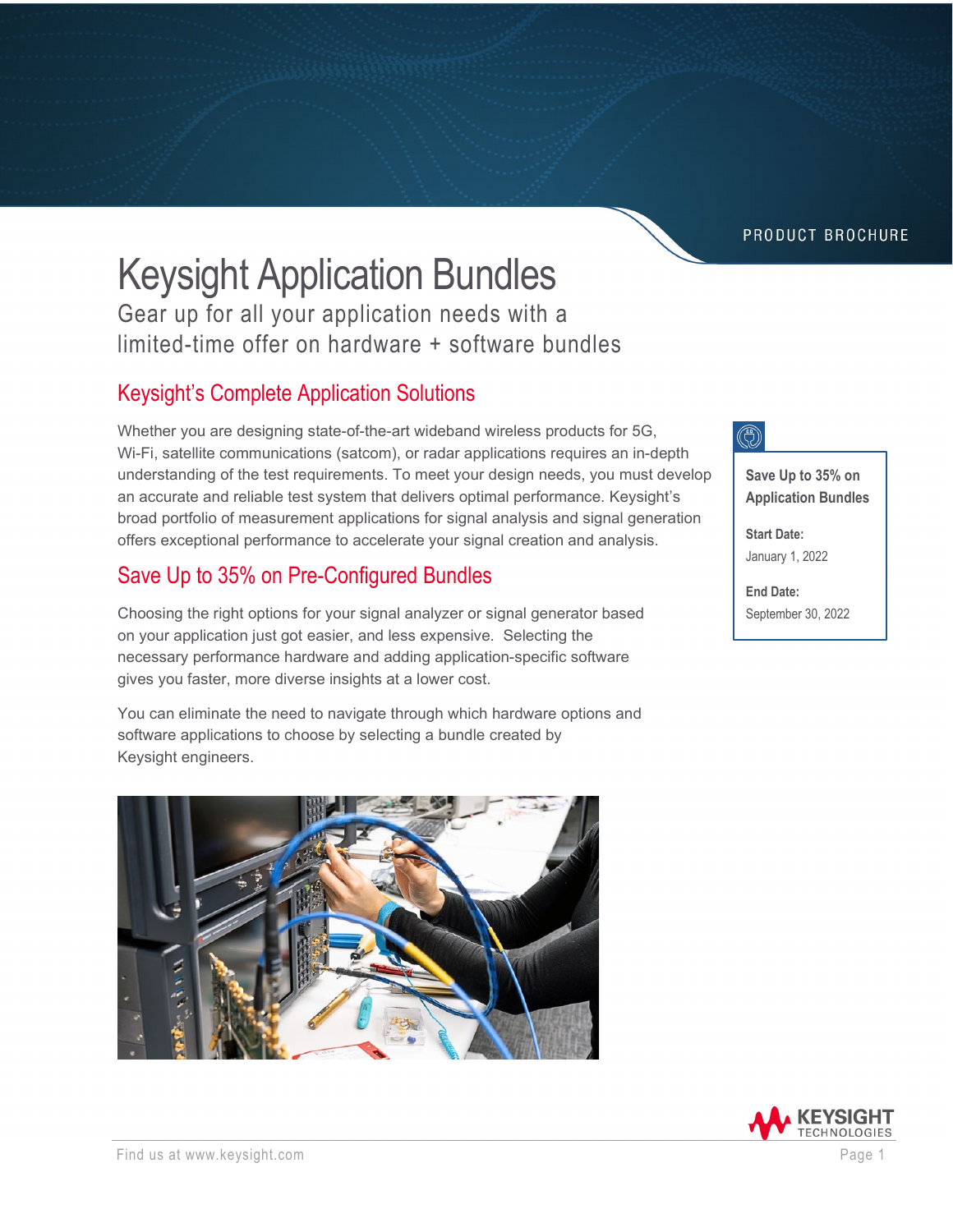# **Table of Contents**

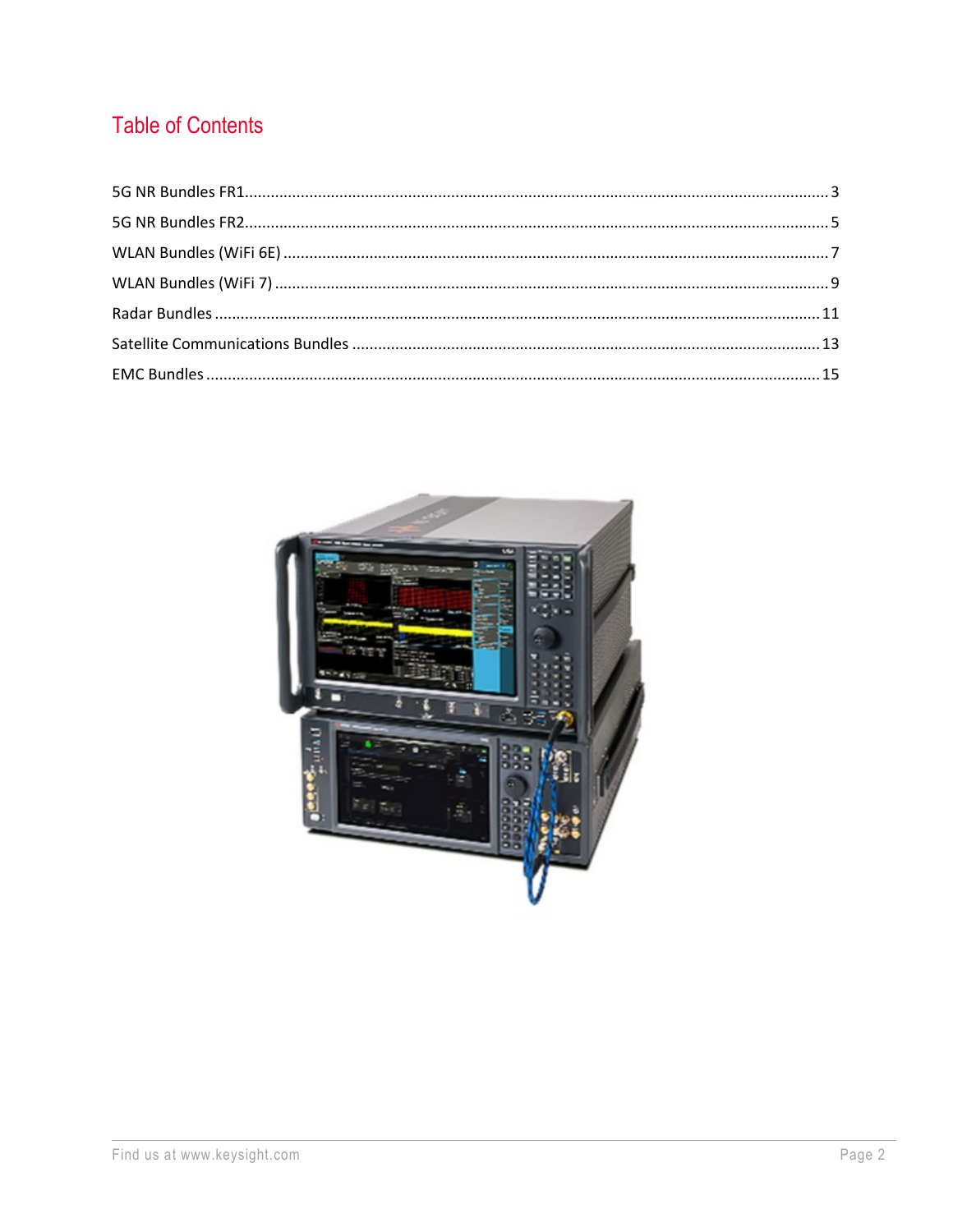$5G<sup>2</sup>$ 

#### <span id="page-2-0"></span>5G NR Bundles FR1



#### Signal Analyzer 5G NR FR1 Bundles

Choose either an MXA, PXA or UXA paired with the N9085EM0E X-series measurement application for 5G NR analysis at FR1 frequencies.

| <b>Option</b>    | <b>Description</b>                      | <b>N902</b><br>0B-<br>050 | <b>N9020B-</b><br>051 | <b>N9030B-</b><br>050 | <b>N9030B-</b><br>051 | <b>N9030B-</b><br>053 | <b>N9032B-</b><br>051 | <b>N9042B-</b><br>054 | <b>N9042B-</b><br>055 |
|------------------|-----------------------------------------|---------------------------|-----------------------|-----------------------|-----------------------|-----------------------|-----------------------|-----------------------|-----------------------|
| 513              | Frequency Range up<br>to 13.6 GHz       | $\bullet$                 |                       |                       |                       |                       |                       |                       |                       |
| 526              | Frequency Range up<br>to 26.5 GHz       |                           |                       |                       | $\bullet$             |                       |                       |                       |                       |
| B <sub>1</sub> X | Analysis Bandwidth,<br><b>160 MHz</b>   | ė                         |                       |                       | $\bullet$             |                       |                       |                       |                       |
| B <sub>5</sub> X | Analysis bandwidth,<br>510 MHz          |                           |                       |                       |                       |                       |                       |                       |                       |
| <b>R20</b>       | Analysis Bandwidth,<br>2 GHz            |                           |                       |                       |                       |                       |                       |                       |                       |
| R40              | Analysis Bandwidth,<br>4 GHz            |                           |                       |                       |                       |                       |                       |                       |                       |
| EA3              | Electronic attenuator,<br>3.6 GHz       |                           |                       |                       |                       |                       |                       |                       |                       |
| <b>PFR</b>       | <b>Precision Frequency</b><br>Reference | ė                         |                       |                       |                       |                       |                       |                       |                       |
| <b>MPB</b>       | Microwave<br>Preselector Bypass         | ٠                         |                       |                       |                       |                       |                       |                       |                       |
| <b>FBP</b>       | Full Bypass Path                        |                           |                       |                       |                       |                       | $\bullet$             | $\bullet$             |                       |
| <b>LNP</b>       | Low Noise Path                          |                           |                       |                       |                       |                       |                       |                       |                       |
| EP <sub>0</sub>  | <b>Enhanced Phase</b><br>Noise DDS LO   |                           |                       |                       |                       |                       |                       |                       |                       |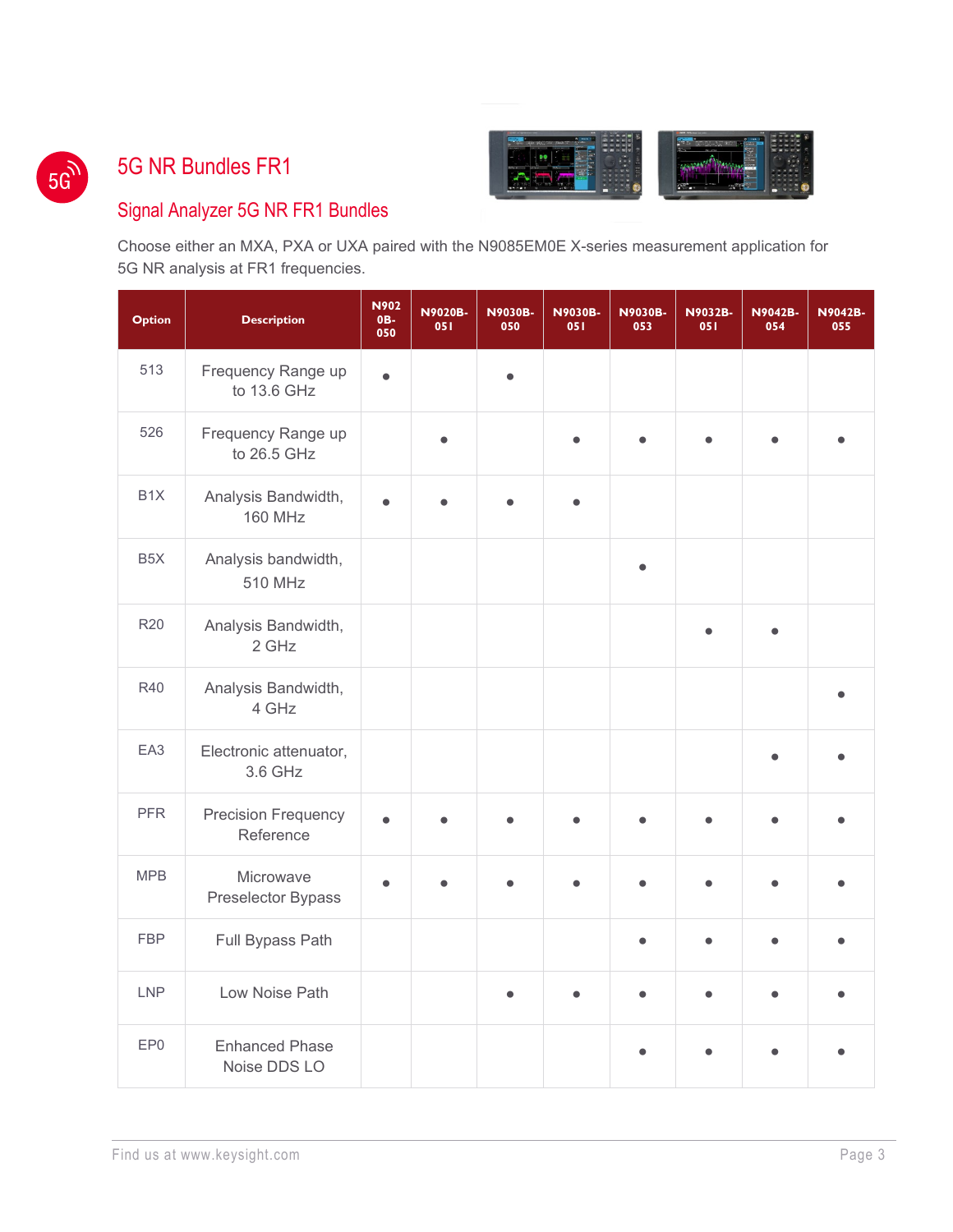| P <sub>13</sub> | Preamplifier,<br>13.6 GHz                         | $\bullet$ | $\bullet$ |  |           |  |
|-----------------|---------------------------------------------------|-----------|-----------|--|-----------|--|
| P <sub>26</sub> | Preamplifier,<br>26.5 GHz                         |           |           |  | $\bullet$ |  |
|                 | N9085EM0E 5G NR<br><b>Measurement Application</b> | $\bullet$ | $\bullet$ |  | $\bullet$ |  |

#### Signal Generator 5G NR FR1 Bundles



Choose either an EXG or MXG paired with the N7631C PathWave Signal Generation for 5G NR to create signals at FR1 frequencies.

| <b>Option</b> | <b>Description</b>                                             | N5172B-050 | N5182B-050 |
|---------------|----------------------------------------------------------------|------------|------------|
| 506           | Frequency Range, 9 kHz to 6 GHz                                |            |            |
| 653           | <b>ARB Baseband Generator</b><br>(60 MHz RF bandwidth, 32 Msa) |            |            |
| 655           | Upgrade Baseband Generator from<br>60 to 120 MHz RF Bandwidth  |            |            |
| 656           | <b>ARB Baseband Generator</b><br>(80 MHz RF Bandwidth, 32 Msa) |            |            |
| 657           | Upgrade Baseband Generator from<br>80 to 160 MHz RF Bandwidth  |            |            |
| 1EA           | <b>High Output Power</b>                                       |            |            |
| <b>UNV</b>    | <b>Enhanced Dynamic Range</b>                                  |            |            |
| 099           | Expanded License Key Upgradability                             |            |            |
| <b>FRQ</b>    | Frequency extender connectivity                                |            |            |
|               | N7631C PathWave Signal Generation for 5G NR                    |            |            |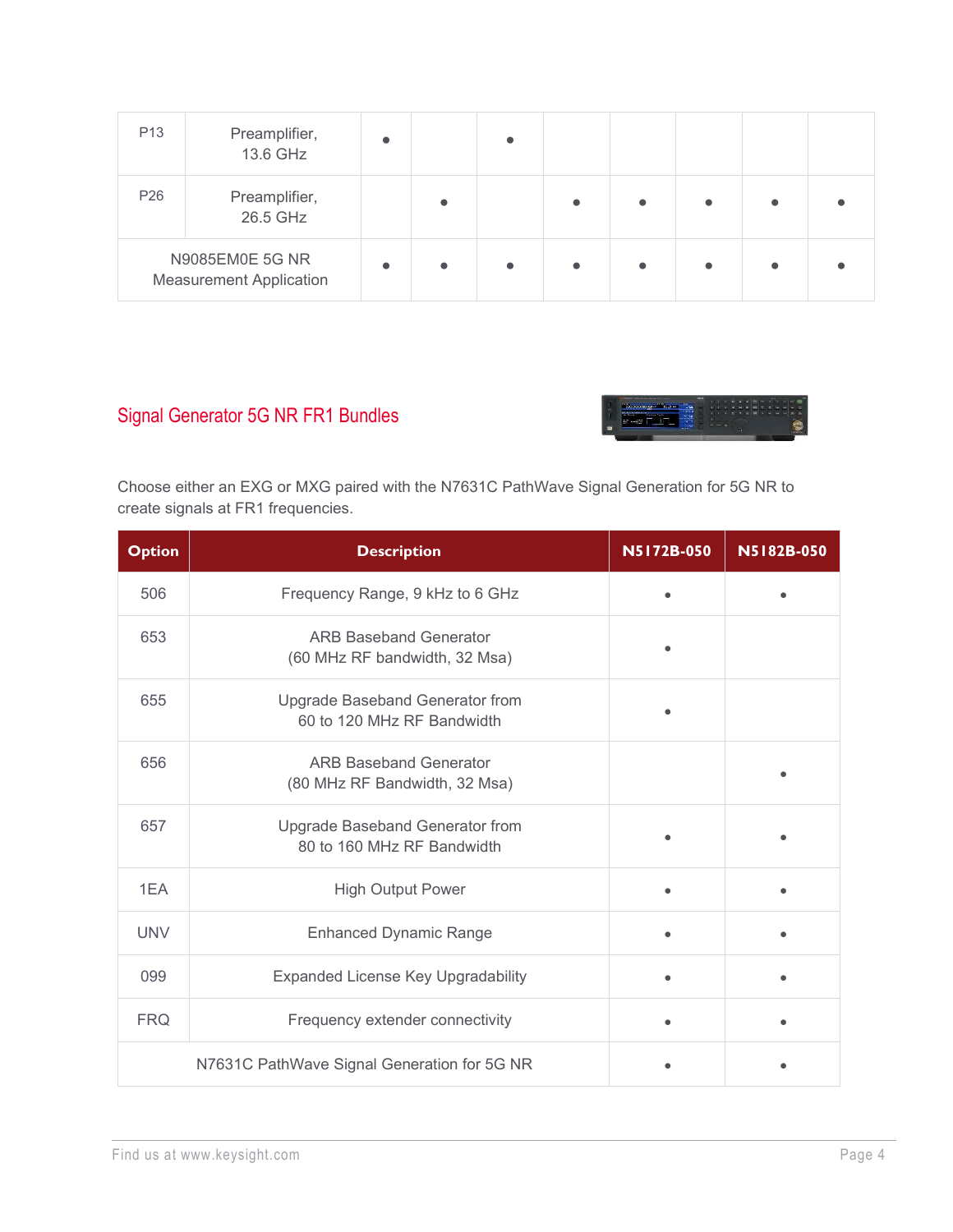

<span id="page-4-0"></span>5G NR Bundles FR2

#### Signal Analyzer 5G NR FR2 Bundles



Choose from an MXA, PXA, or UXA paired with the N9085EM0E X-series measurement application for 5G NR analysis at FR2 frequencies.

| <b>Option</b>    | <b>Description</b>                                | <b>N9021B-</b><br>052 | <b>N9030B-</b><br>052 | <b>N9040B-</b><br>052 | <b>N9042B-</b><br>052 | <b>N9042B-</b><br>053 |
|------------------|---------------------------------------------------|-----------------------|-----------------------|-----------------------|-----------------------|-----------------------|
| 550              | Frequency Range up to<br>50 GHz                   | $\bullet$             | ٠                     |                       |                       |                       |
| B <sub>5</sub> X | Analysis bandwidth,<br>510 MHz                    |                       |                       |                       |                       |                       |
| H <sub>1</sub> G | Analysis Bandwidth,<br>1 GHz                      |                       |                       | $\bullet$             |                       |                       |
| <b>R20</b>       | Analysis Bandwidth,<br>2 GHz                      |                       |                       |                       |                       |                       |
| <b>PFR</b>       | <b>Precision Frequency</b><br>Reference           |                       |                       |                       |                       |                       |
| <b>MPB</b>       | Microwave Preselector<br><b>Bypass</b>            |                       |                       |                       |                       |                       |
| <b>FBP</b>       | Full Bypass Path                                  |                       |                       |                       |                       |                       |
| <b>LNP</b>       | Low Noise Path                                    |                       | $\bullet$             |                       |                       |                       |
| EP0              | <b>Enhanced Phase Noise</b><br>DDS LO             |                       |                       |                       |                       |                       |
| P <sub>50</sub>  | Preamplifier, 50 GHz                              |                       |                       |                       |                       |                       |
| P <sub>5</sub> L | Preamplifier, 50 GHz,<br><b>Basic</b>             |                       |                       |                       |                       |                       |
|                  | N9085EM0E 5G NR<br><b>Measurement Application</b> |                       |                       |                       |                       |                       |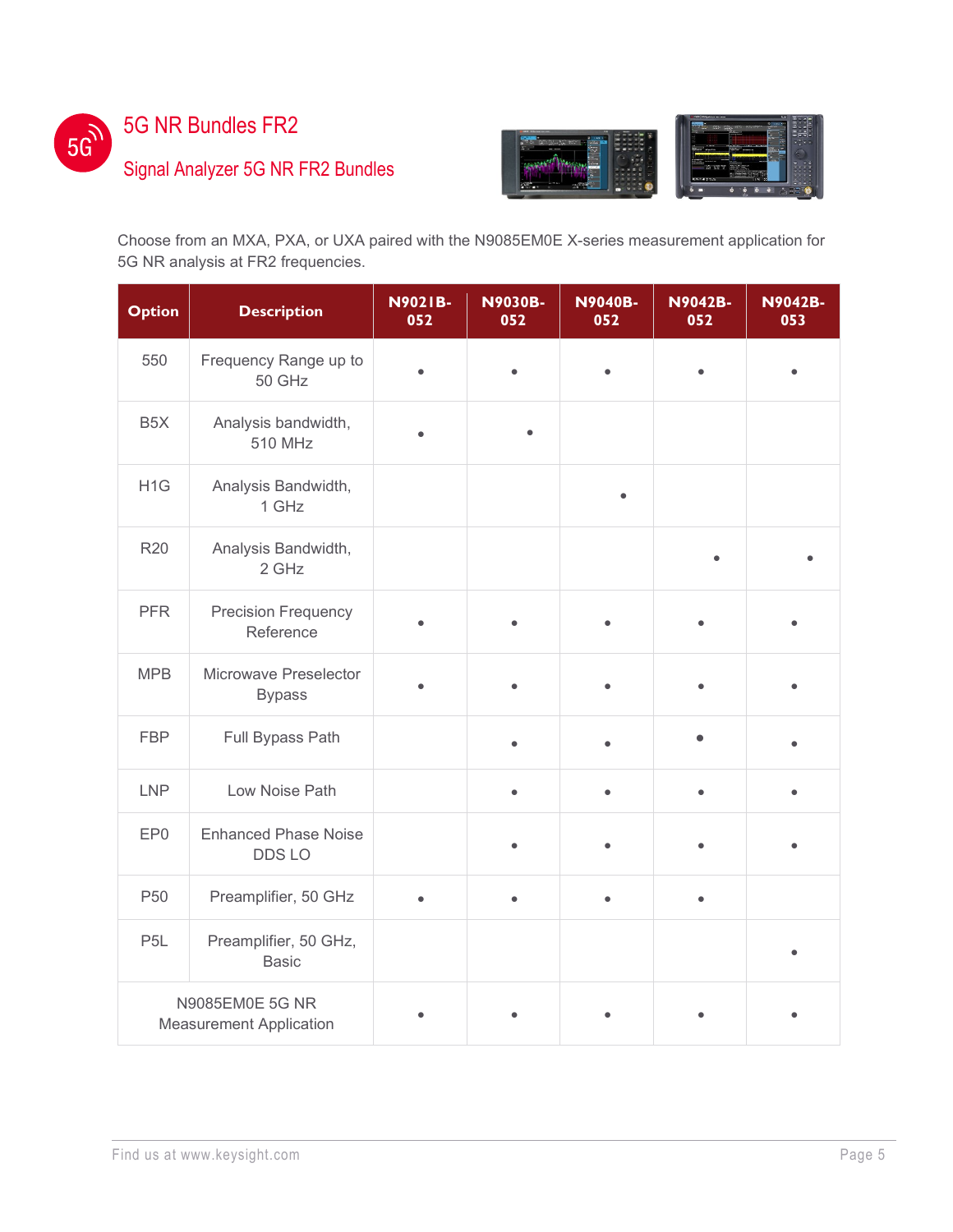# Signal Generator 5G NR FR2 Bundles



Choose a VXG paired with the N7631C PathWave Signal Generation for 5G NR to create signals at FR2 frequencies.

| <b>Option</b>    | <b>Description</b>                                                   | M9384B-052 | M9384BB-<br>053 |
|------------------|----------------------------------------------------------------------|------------|-----------------|
| 001              | Add channel 1                                                        | $\bullet$  | $\bullet$       |
| F44              | Frequency range, 1 MHz to 44 GHz                                     |            |                 |
| ST <sub>6</sub>  | Enhanced low phase noise                                             |            |                 |
| 600              | Enhanced high performance reference                                  |            |                 |
| ST <sub>5</sub>  | Low phase noise                                                      |            |                 |
| 500              | High performance reference                                           |            |                 |
| D <sub>21</sub>  | RF bandwidth, 2 GHz with 256 MSa memory                              |            |                 |
| D <sub>2</sub> E | RF bandwidth, 2 GHz with 256 MSa memory, Limited                     |            |                 |
| 1EB              | High Output Power from 20 GHz to 44 GHz                              |            |                 |
| 1EE              | High Output Power from 20 GHz to 43.5 GHz,<br>Limited Above 43.5 GHz |            |                 |
| 403              | <b>Calibrated AWGN</b>                                               |            |                 |
| M10              | Baseband generator memory upgrade to 1024 MSa                        |            |                 |
|                  | N7631C PathWave Signal Generation for 5G NR                          |            |                 |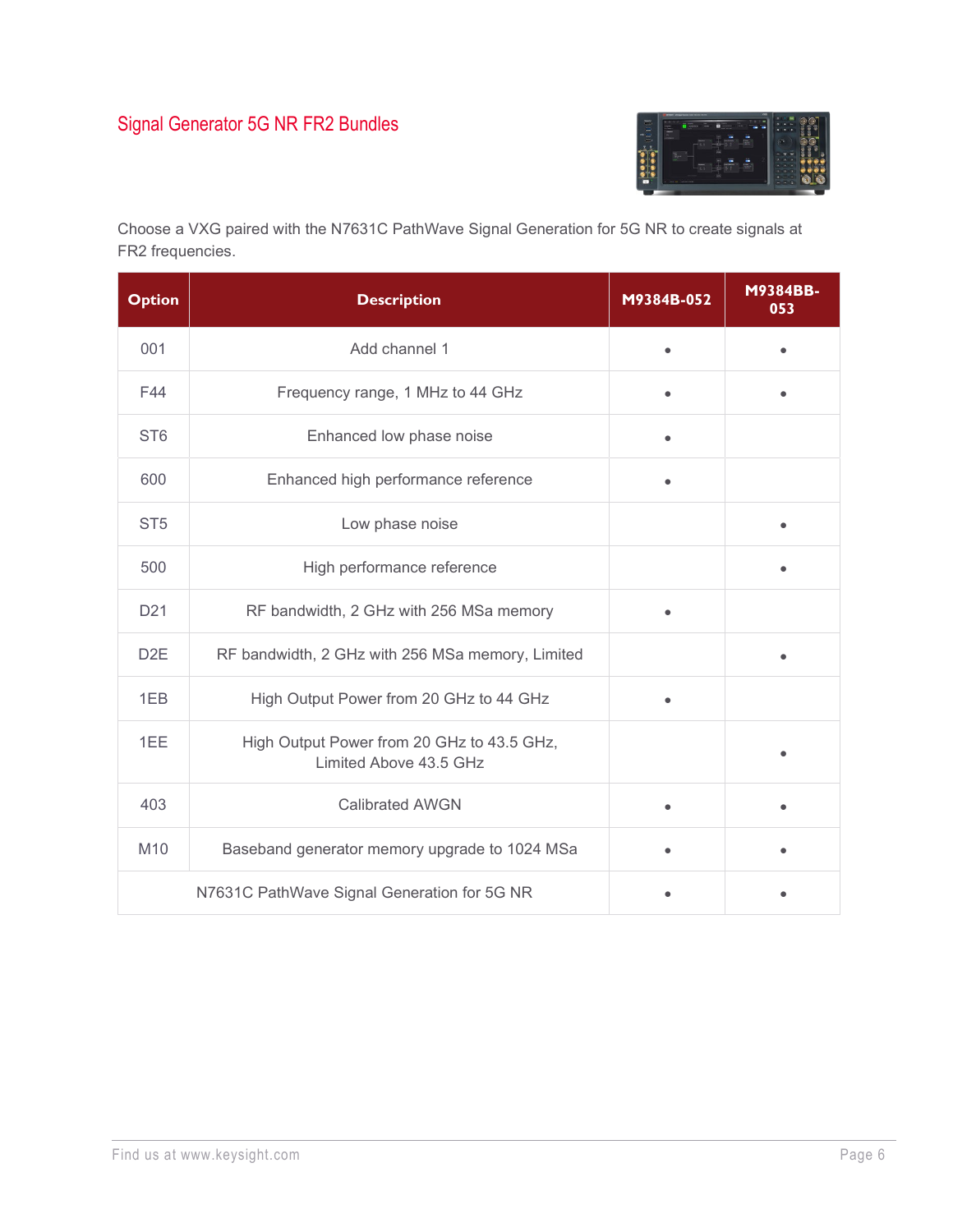

# <span id="page-6-0"></span>WLAN Bundles (WiFi 6E)

# Signal Analyzer WLAN WiFi6E Bundles



Choose either an MXA or PXA paired with the N9077EM0/1E X-series measurement application for WLAN 802.11.

| <b>Option</b>    | <b>Description</b>                       | N9020B-061 | N9030B-061 |
|------------------|------------------------------------------|------------|------------|
| 526              | Frequency Range up to 26.5 GHz           |            |            |
| B <sub>1</sub> X | Analysis Bandwidth, 160 MHz              |            |            |
| <b>PFR</b>       | <b>Precision Frequency Reference</b>     |            |            |
| <b>MPB</b>       | Microwave Preselector Bypass             |            |            |
| <b>LNP</b>       | Low Noise Path                           |            |            |
| P <sub>26</sub>  | Preamplifier, 26.5 GHz                   |            |            |
|                  | N9077EM0/1E WLAN Measurement Application |            |            |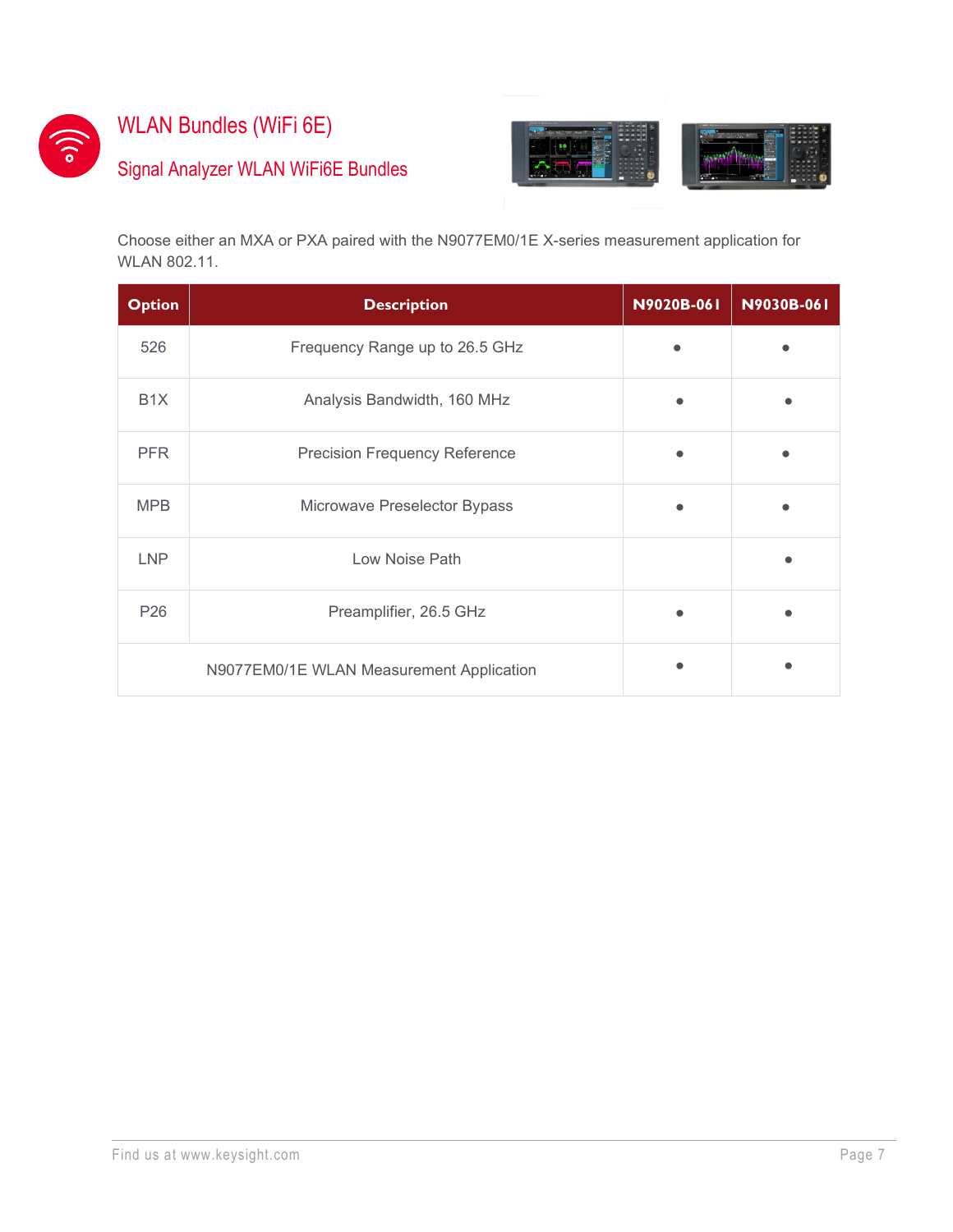# Signal Generator WLAN WiFi6E Bundles



Choose either an EXG or MXG paired with the N7617C PathWave Signal Generation to create WLAN 802.11 signals.

| <b>Option</b> | <b>Description</b>                                             | N5172B-060 | N5182B-060 |
|---------------|----------------------------------------------------------------|------------|------------|
| 506           | Frequency Range, 9 kHz to 6 GHz                                |            |            |
| 653           | <b>ARB Baseband Generator</b><br>(60 MHz RF bandwidth, 32 Msa) |            |            |
| 655           | Upgrade Baseband Generator from<br>60 to 120 MHz RF Bandwidth  |            |            |
| 656           | <b>ARB Baseband Generator</b><br>(80 MHz RF Bandwidth, 32 Msa) |            |            |
| 657           | Upgrade Baseband Generator from<br>80 to 160 MHz RF Bandwidth  |            |            |
| 1FA           | <b>High Output Power</b>                                       |            |            |
| <b>UNV</b>    | <b>Enhanced Dynamic Range</b>                                  |            |            |
| 099           | <b>Expanded License Key Upgradability</b>                      |            |            |
| <b>FRQ</b>    | Frequency extender connectivity                                |            |            |
|               | N7617C PathWave Signal Generation for WLAN 802.11              |            |            |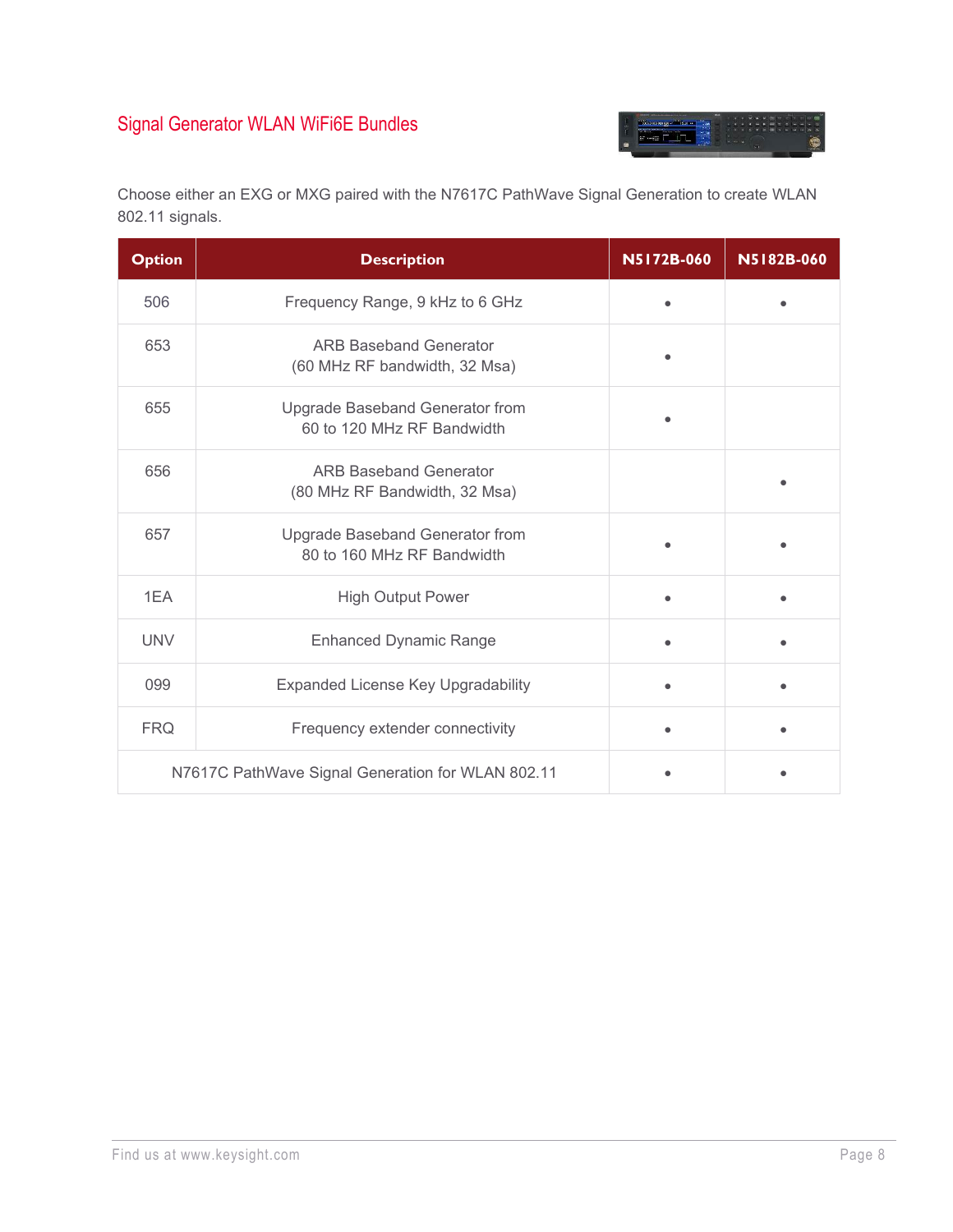

# <span id="page-8-0"></span>WLAN Bundles (WiFi 7)

### Signal Analyzer WLAN WiFi7 Bundles



Choose either an PXA or UXA paired with the N9077EM0/1/2E X-series measurement application for WLAN 802.11.

| <b>Option</b>    | <b>Description</b>                         | N9030B-071 | N9032B-070 | N9040B-071 |
|------------------|--------------------------------------------|------------|------------|------------|
| 526              | Frequency Range up to 26.5 GHz             |            |            |            |
| B <sub>5</sub> X | Analysis Bandwidth, 510 MHz                |            |            |            |
| <b>R20</b>       | Analysis Bandwidth, 2 GHz                  |            |            |            |
| <b>PFR</b>       | <b>Precision Frequency Reference</b>       |            |            |            |
| <b>MPB</b>       | Microwave Preselector Bypass               |            |            |            |
| <b>LNP</b>       | Low Noise Path                             |            |            |            |
| <b>FBP</b>       | Full Bypass Path                           |            |            |            |
| EP <sub>0</sub>  | Enhanced Phase Noise, DDS LO               | $\bullet$  |            |            |
| P <sub>26</sub>  | Preamplifier, 26.5 GHz                     |            |            |            |
|                  | N9077EM0/1/2E WLAN Measurement Application |            |            |            |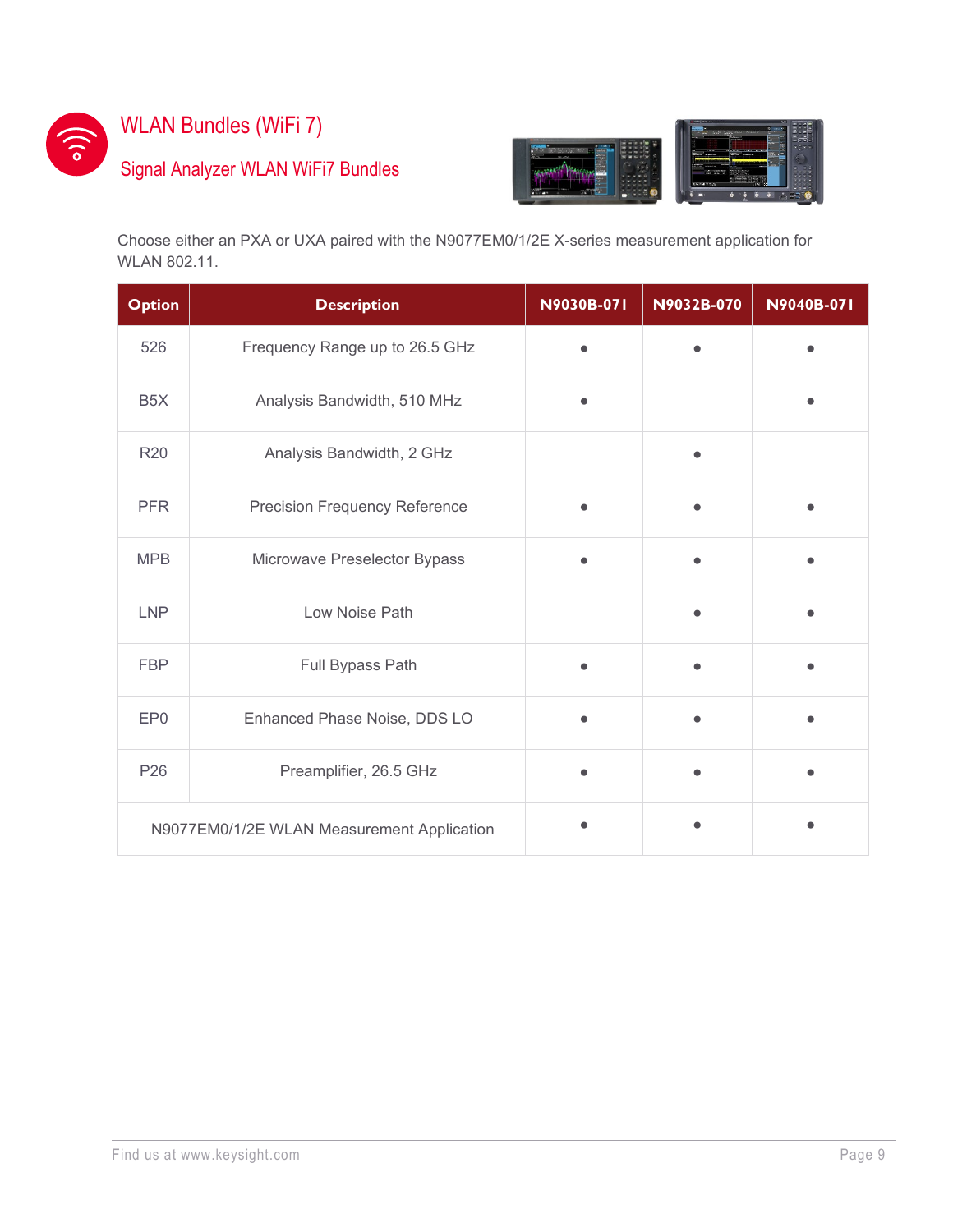

| <b>Option</b>   | <b>Description</b>                                | M9384B-070 | M9384BB-<br>071 |
|-----------------|---------------------------------------------------|------------|-----------------|
| 001             | Add channel 1                                     |            |                 |
| F <sub>14</sub> | Frequency range, 1 MHz to 14 GHz                  |            |                 |
| ST <sub>6</sub> | Enhanced low phase noise                          |            |                 |
| 600             | Enhanced high performance reference               |            |                 |
| ST <sub>5</sub> | Low phase noise                                   |            |                 |
| 500             | High performance reference                        |            |                 |
| D <sub>05</sub> | RF bandwidth, 500 MHz with 256 MSa memory         |            |                 |
| 403             | <b>Calibrated AWGN</b>                            |            |                 |
| M10             | Baseband generator memory upgrade to 1024 MSa     |            |                 |
|                 | N7617C PathWave Signal Generation for WLAN 802.11 |            |                 |

Choose a VXG paired with the N7617C PathWave Signal Generation to create WLAN 802.11 signals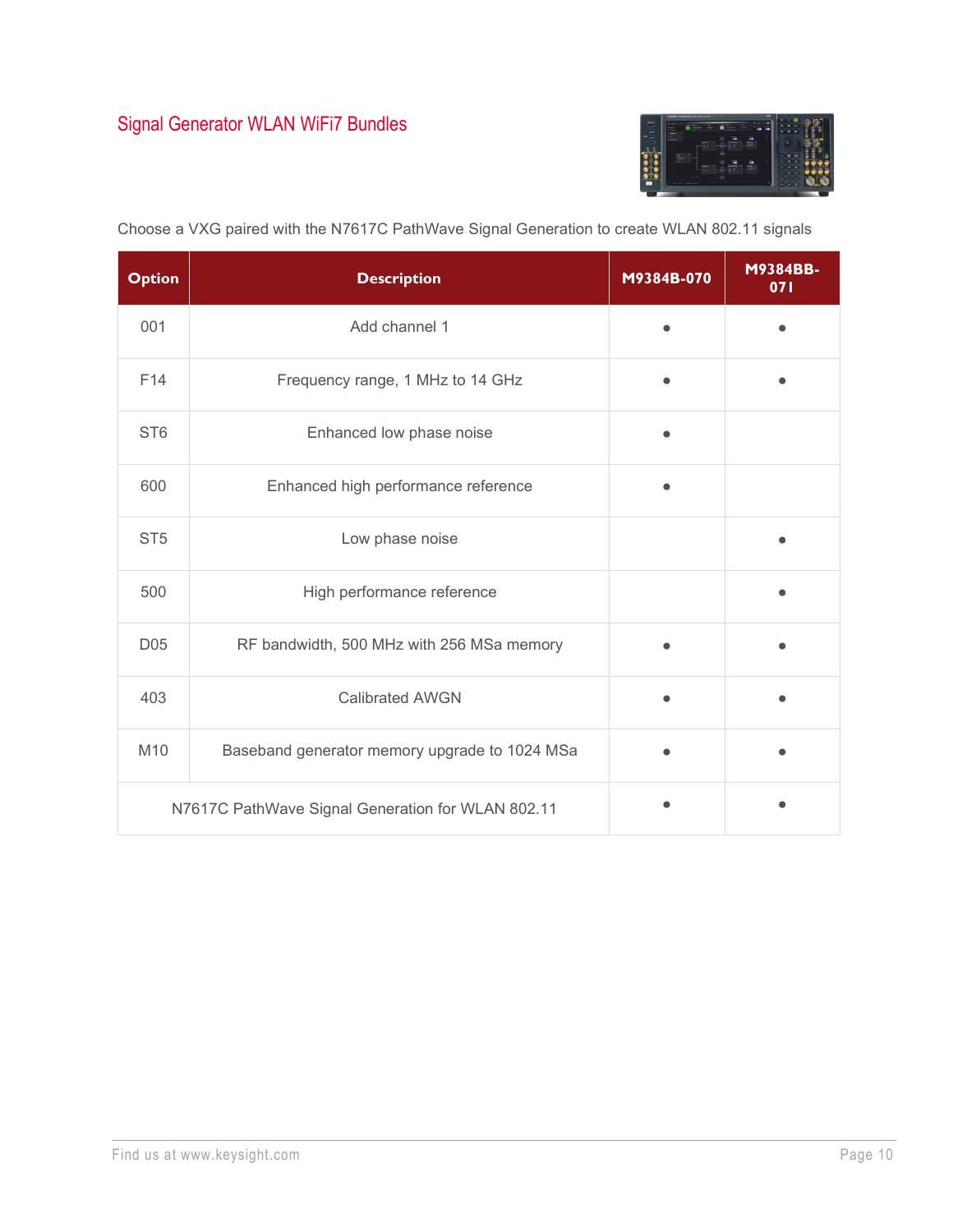

# <span id="page-10-0"></span>Radar Bundles

# Signal Analyzer Radar Bundles



Choose either an PXA or UXA paired with the N9067EM0E X-series measurement application for pulse analysis.

| <b>Option</b>                                                                                  | <b>Description</b>                                         | <b>N9030B-</b><br>080 | <b>N9030B-</b><br>180 | <b>N9030B-</b><br>082 | <b>N9040B-</b><br>080 | <b>N9040B-</b><br>081 |
|------------------------------------------------------------------------------------------------|------------------------------------------------------------|-----------------------|-----------------------|-----------------------|-----------------------|-----------------------|
| 526                                                                                            | Frequency Range up to<br>26.5 GHz                          |                       |                       |                       |                       |                       |
| 550                                                                                            | Frequency Range up to<br>50 GHz                            |                       |                       |                       |                       |                       |
| B <sub>5</sub> X                                                                               | Analysis Bandwidth, 510 MHz                                |                       |                       |                       |                       |                       |
| EP <sub>0</sub>                                                                                | Enhanced Phase Noise,<br>DDS LO                            |                       |                       |                       |                       |                       |
| <b>MPB</b>                                                                                     | Microwave Preselector<br><b>Bypass</b>                     |                       |                       |                       |                       |                       |
| P26                                                                                            | Preamplifier, 26.5 GHz                                     |                       |                       |                       |                       |                       |
| P <sub>50</sub>                                                                                | Preamplifier, 50 GHz                                       |                       |                       |                       |                       |                       |
|                                                                                                | N90EMRT2B Real-time Analysis                               |                       |                       |                       |                       |                       |
| N90EMDUAB Duplex IF RTSA                                                                       |                                                            |                       |                       |                       |                       |                       |
| N9054EM0E Vector Modulation Analysis<br><b>Digital Demodulation Measurement</b><br>Application |                                                            |                       |                       |                       |                       |                       |
|                                                                                                | N9067EM0E Pulse Analysis<br><b>Measurement Application</b> |                       |                       |                       |                       |                       |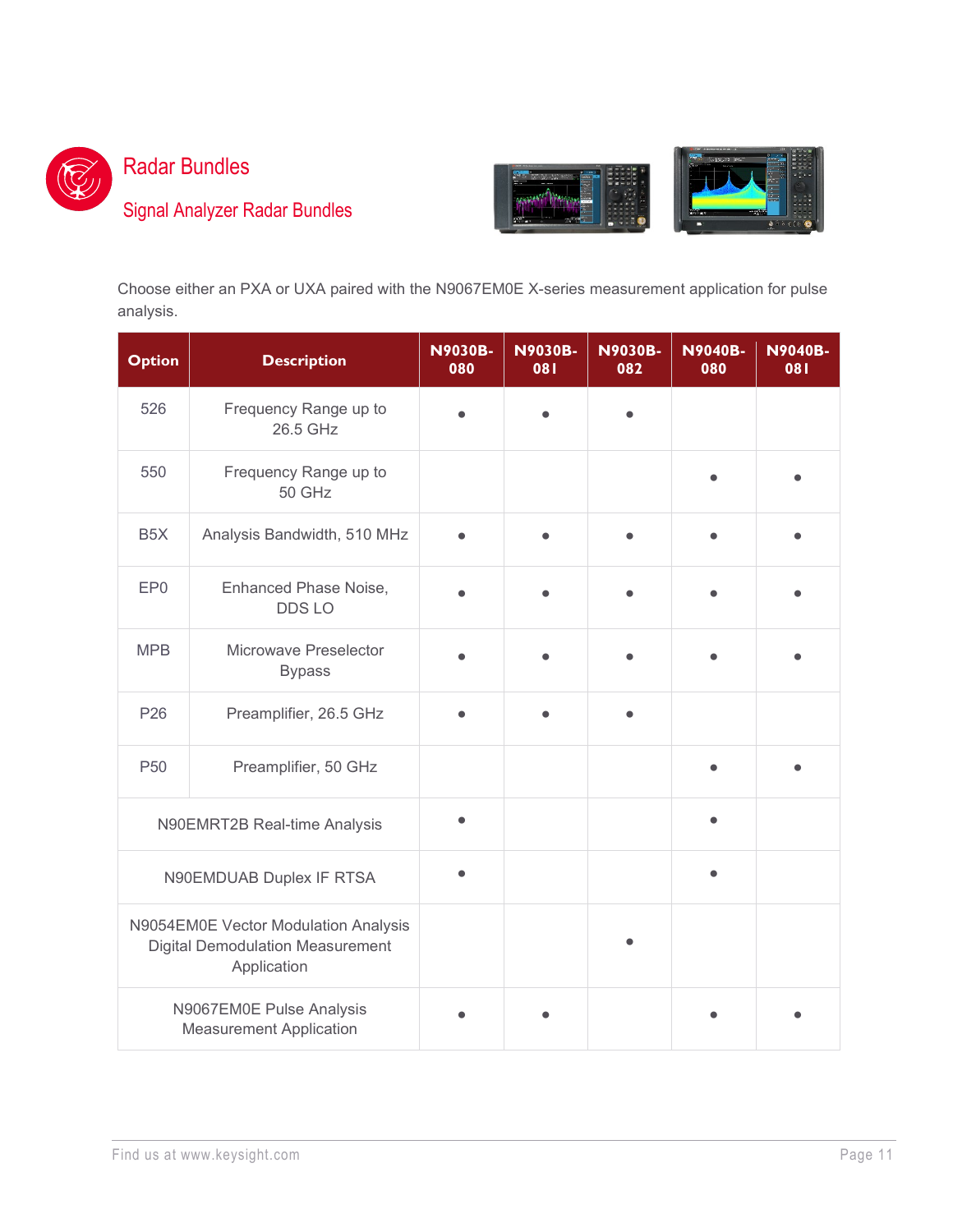

| <b>Option</b> | <b>Description</b>                                             | E8267D-<br>080 | E8267D-<br>081 | E8267D-<br>082 | E8267D-<br>083 |
|---------------|----------------------------------------------------------------|----------------|----------------|----------------|----------------|
| 520           | Frequency Range, 250 kHz to 20 GHz                             |                |                |                |                |
| 544           | Frequency Range, 250 kHz to 44 GHz                             |                |                | $\bullet$      |                |
| 602           | Internal Baseband Generator                                    |                |                |                |                |
| <b>UNW</b>    | <b>Narrow Pulse Modulation</b>                                 |                |                |                |                |
| <b>UNU</b>    | <b>Pulse Modulation</b>                                        |                |                | $\bullet$      |                |
| <b>UNY</b>    | <b>Enhanced Ultra-Low Phase Noise</b><br>Performance           |                |                |                |                |
| <b>UNX</b>    | Ultra-Low Phase Noise Performance                              |                |                |                |                |
| 1EH           | Improved Harmonics Below 2 GHz                                 |                |                |                |                |
| <b>UNT</b>    | AM, FM, Phase Modulation, and LF<br>Output                     |                |                | $\bullet$      |                |
|               | N7620B PathWave Signal Generation for<br><b>Pulse Building</b> |                |                |                |                |

Choose a PSG paired with N7620B PathWave Signal Generation for Pulse Building.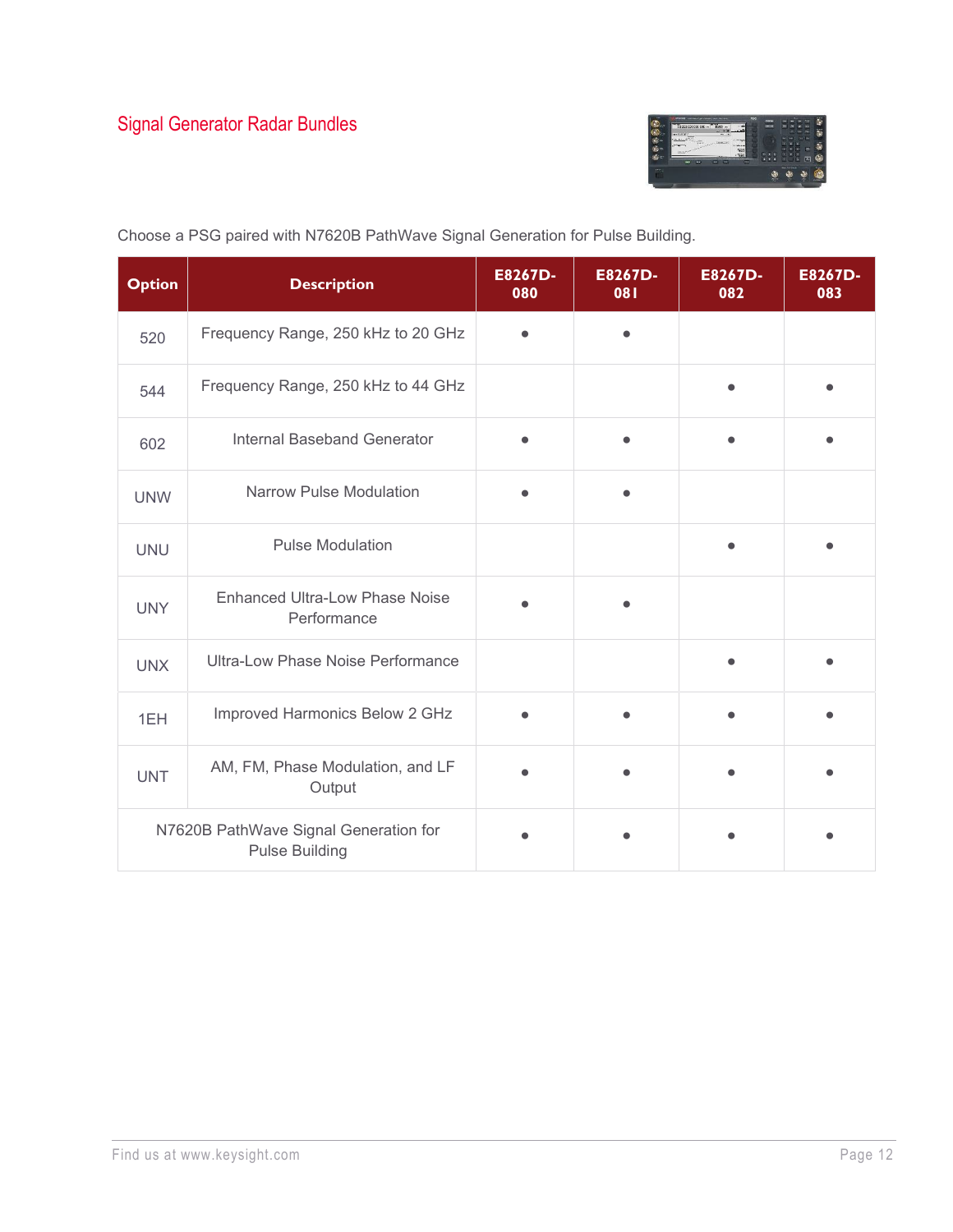

#### <span id="page-12-0"></span>Satellite Communications Bundles

#### Signal Analyzer Satellite Communications Bundles

Choose a PXA or UXA paired with N9054EM0E X-series measurement application for vector modulation analysis to analyze satellite communications signals.

| <b>Option</b>    | <b>Description</b>                                                 | <b>N9032B</b><br>$-090$ | <b>N9040B</b><br>$-090$ | <b>N9042B-</b><br>090 | <b>N9042B-</b><br>091 | <b>N9042B-</b><br>092 | <b>N9042B-</b><br>093 |
|------------------|--------------------------------------------------------------------|-------------------------|-------------------------|-----------------------|-----------------------|-----------------------|-----------------------|
| 526              | Frequency Range up<br>to 26.5 GHz                                  | ●                       |                         |                       |                       |                       |                       |
| 550              | Frequency Range up<br>to 50 GHz                                    |                         |                         |                       |                       |                       |                       |
| H <sub>52</sub>  | <b>Frequency Range</b><br>Extension to 52 GHz                      |                         |                         |                       |                       |                       |                       |
| EA <sub>3</sub>  | Electronic Attenuator,<br>3.6 GHz                                  |                         |                         |                       |                       |                       |                       |
| <b>LNP</b>       | Low Noise Path                                                     |                         | Ô                       | $\bullet$             | $\bullet$             |                       |                       |
| <b>FBP</b>       | Full Bypass Path                                                   | $\bullet$               | $\bullet$               | $\bullet$             | $\bullet$             |                       |                       |
| H <sub>1</sub> G | Analysis Bandwidth,<br>1 GHz                                       |                         | $\bullet$               |                       |                       |                       |                       |
| <b>R20</b>       | Analysis Bandwidth,<br>2 GHz                                       |                         |                         |                       |                       |                       |                       |
| <b>R40</b>       | Analysis Bandwidth,<br>4 GHz                                       |                         |                         |                       |                       |                       |                       |
| P <sub>26</sub>  | Preamplifier,<br>26.5 GHz                                          |                         |                         |                       |                       |                       |                       |
| P <sub>50</sub>  | Preamplifier, 50 GHz                                               |                         |                         |                       |                       |                       |                       |
| <b>P50L</b>      | Preamplifier, 50 GHz,<br>basic                                     |                         |                         |                       |                       |                       |                       |
|                  | N9054EM0E Vector Modulation<br>Analysis Measurement<br>Application |                         |                         |                       |                       |                       |                       |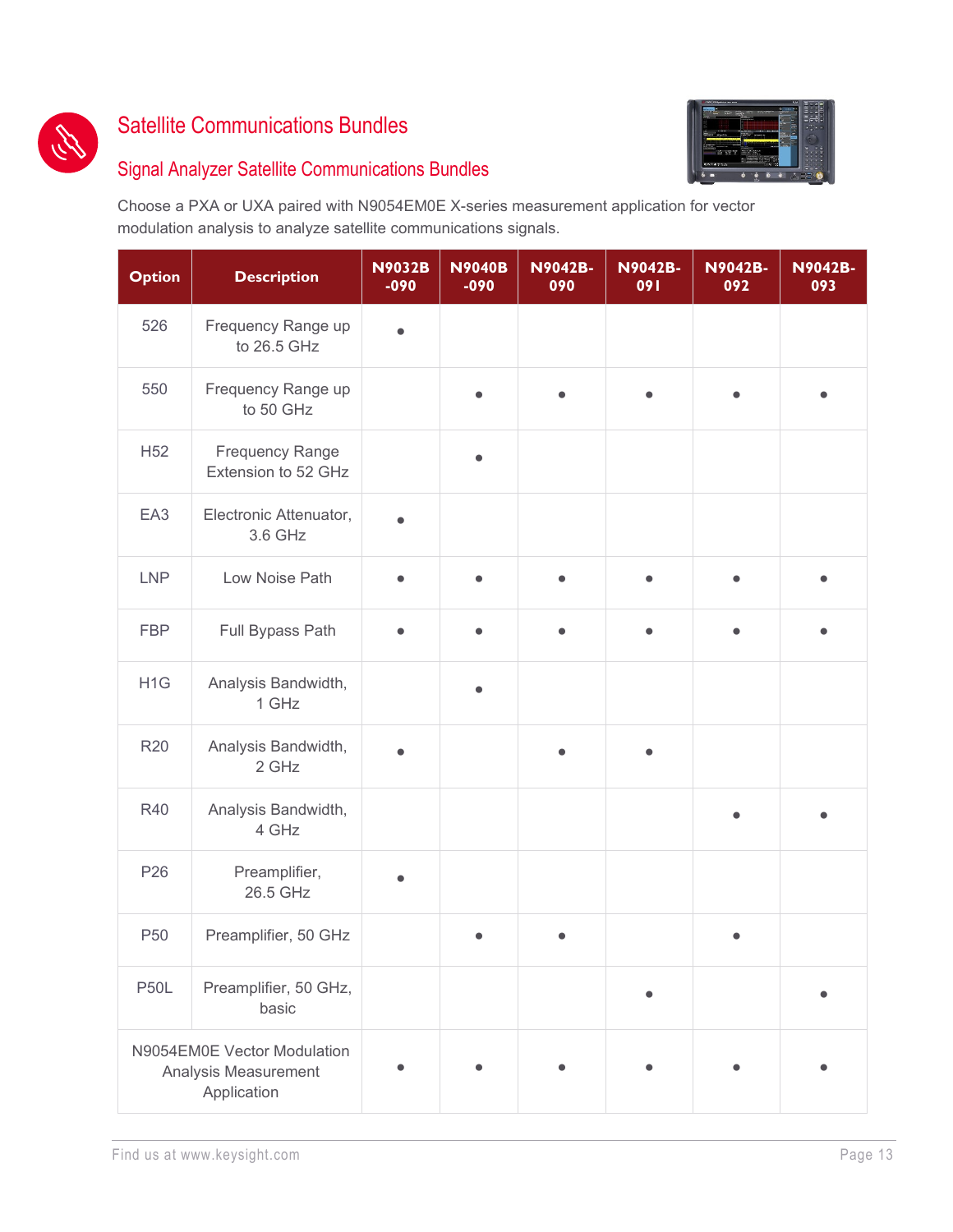

Choose a VXG paired with the N7608C PathWave Signal Generation to create custom modulations/SatComm signals

| <b>Option</b>    | <b>Description</b>                                            | M9384B-090 | M9384BB-091 |
|------------------|---------------------------------------------------------------|------------|-------------|
| 001              | Add channel 1                                                 |            |             |
| F44              | Frequency range, 1 MHz to 44 GHz                              |            |             |
| ST <sub>6</sub>  | Enhanced low phase noise                                      |            |             |
| 600              | Enhanced high performance reference                           |            |             |
| ST <sub>5</sub>  | Low phase noise                                               |            |             |
| 500              | High performance reference                                    |            |             |
| D <sub>21</sub>  | RF bandwidth, 2 GHz with 256 MSa memory                       |            |             |
| D <sub>2</sub> E | RF bandwidth, 2 GHz with 256 MSa memory Limited               |            |             |
| 1EB              | High output power (20 GHz to 44 GHz)                          |            |             |
| 1EE              | High output power<br>(20 GHz to 43.5 GHz, limited > 43.5 GHz) |            |             |
| <b>EXT</b>       | Wideband differential external IQ inputs                      |            |             |
| DIQ              | Differential IQ outputs                                       |            |             |
| M10              | Baseband generator memory upgrade to 1024 MSa                 |            |             |
|                  | N7608C PathWave Signal Generation for Custom Modulations      |            |             |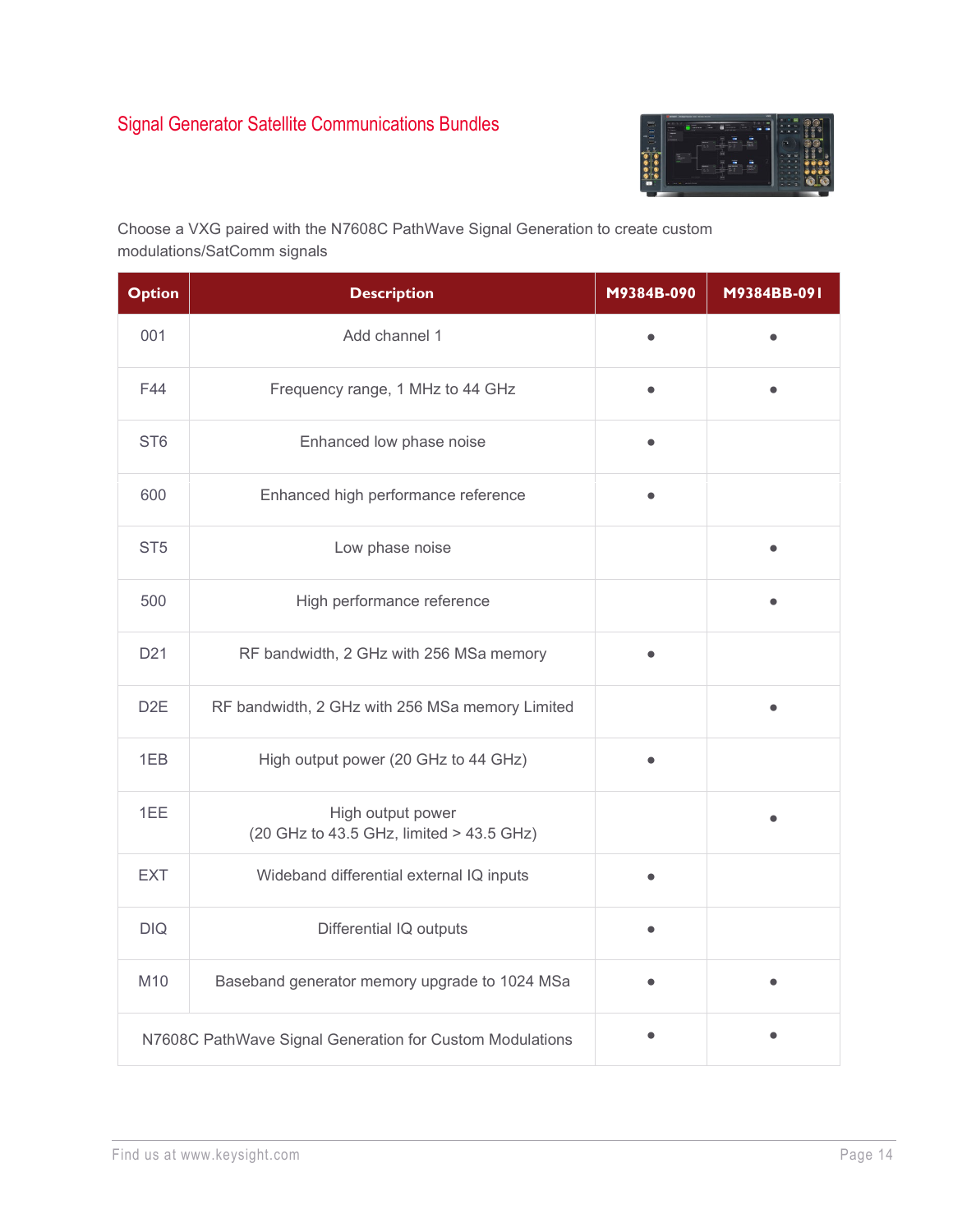<span id="page-14-0"></span>



Choose either an MXE or PXE EMI receiver paired with time domain scan capability for fast EMI measurements

| <b>Option</b>              | <b>Description</b>                   | <b>N9038B-</b><br>030 | <b>N9038B-</b><br>080 | <b>N9038B-</b><br>260 | <b>N9038B-</b><br>440 |
|----------------------------|--------------------------------------|-----------------------|-----------------------|-----------------------|-----------------------|
| 503                        | Frequency range, 3 Hz to 3.6 GHz     |                       |                       |                       |                       |
| 508                        | Frequency range, 3 Hz to 8.4 GHz     |                       |                       |                       |                       |
| 526                        | Frequency range, 3 Hz to 26.5 GHz    |                       |                       |                       |                       |
| 544                        | Frequency range, 3 Hz to 44 GHz      |                       |                       |                       |                       |
| P03                        | Preamplifier, 3.6 GHz                |                       |                       |                       |                       |
| P08                        | Preamplifier, 8.4 GHz                |                       |                       |                       |                       |
| P <sub>26</sub>            | Preamplifier, 26.5 GHz               |                       |                       |                       |                       |
| P44                        | Preamplifier, 44 GHz                 |                       |                       |                       |                       |
| <b>PFR</b>                 | <b>Precision Frequency Reference</b> |                       |                       |                       |                       |
| N90EMTDSB Time Domain Scan |                                      |                       |                       |                       |                       |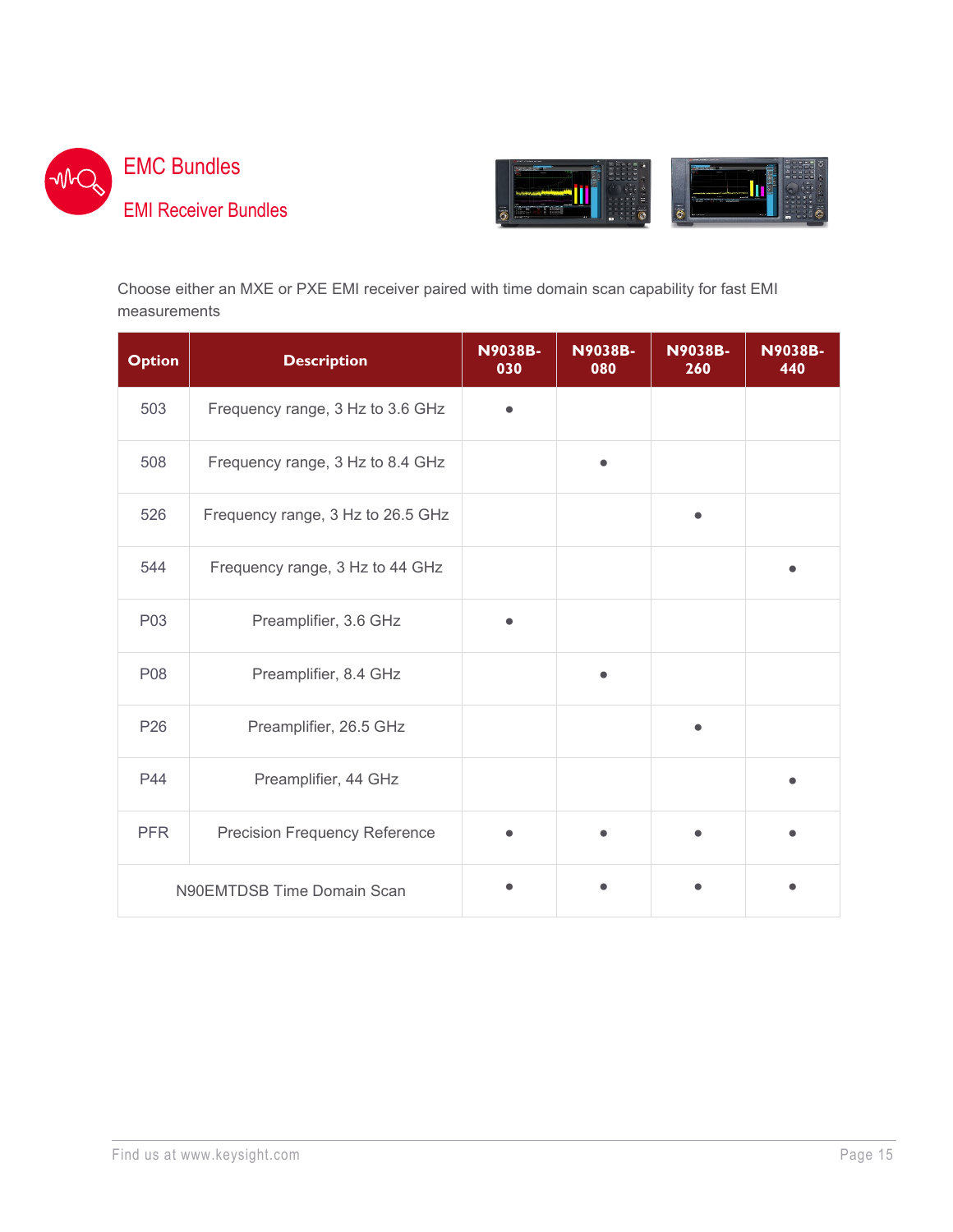| <b>Option</b>                                                  | <b>Description</b>                   | <b>N9048B-</b><br>031 | <b>N9048B-</b><br>081 | <b>N9048B-</b><br>261 | <b>N9048B-</b><br>441 |
|----------------------------------------------------------------|--------------------------------------|-----------------------|-----------------------|-----------------------|-----------------------|
| 503                                                            | Frequency range, 1 Hz to 3.6 GHz     |                       |                       |                       |                       |
| 508                                                            | Frequency range, 1 Hz to 8.4 GHz     |                       |                       |                       |                       |
| 526                                                            | Frequency range, 1 Hz to 26.5 GHz    |                       |                       |                       |                       |
| 544                                                            | Frequency range, 1 Hz to 44 GHz      |                       |                       |                       |                       |
| P03                                                            | Preamplifier, 3.6 GHz                | $\bullet$             |                       |                       |                       |
| P08                                                            | Preamplifier, 8.4 GHz                |                       | $\bullet$             |                       |                       |
| P <sub>26</sub>                                                | Preamplifier, 26.5 GHz               |                       |                       |                       |                       |
| P44                                                            | Preamplifier, 44 GHz                 |                       |                       |                       |                       |
| <b>PFR</b>                                                     | <b>Precision Frequency Reference</b> |                       |                       |                       |                       |
| WF1                                                            | Wideband Digital IF                  |                       |                       |                       |                       |
|                                                                | N9048TDSB Time Domain Scan           |                       |                       |                       |                       |
| N9048WT1B Wideband Time Domain Scan,<br><b>Basic Detection</b> |                                      |                       |                       |                       |                       |